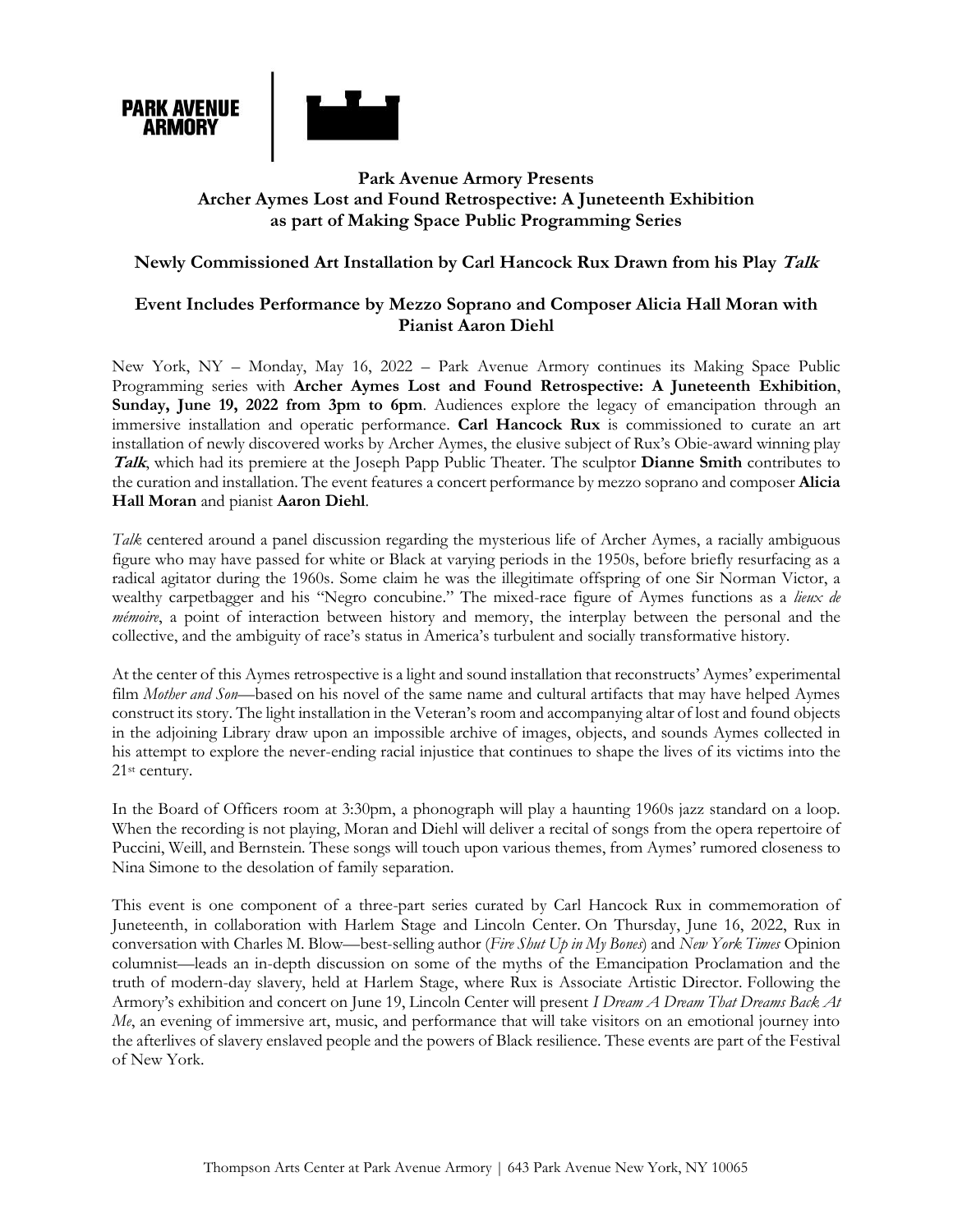The 2022 Making Space Public Programming series curated by Tavia Nyong'o also included *Captcha: Dancing, Data, Liberation*, an artist salon on Sunday, February 20, 2022 anchored by interdisciplinary artist Rashaad Newsome's Drill Hall production *Assembly*. Participants included Afro-Latina MC and activist Ms. Boogie; an multidisciplinary artist and capoeirista Puma Camillê; Yale scholar and dancer/choreographer Aimee Meredith Cox; performance artist and poet Dazié Rustin Grego-Sykes; Columbia University English Professor Saidiya Hartman; artist, curator, and composer Robert Aiki Aubrey Lowe; and artist and scholar Kiyan Williams. Next in the series will be *Skillshare* on August 21, 2022, where Armory Artists-in-Residence will activate the Armory as a space for mutual aid through skill share, maker spaces, and master classes.

# **TICKETING**

Tickets are **free** for this event, however, limited tickets are available. To reserve free tickets in advance, please contact the Armory Box Office by phone at (212) 933-5812, Monday through Friday from 10am to 6pm or visit us online armoryonpark.org.

# **HEALTH & SAFETY PROTOCOLS**

Health and safety while at the Armory is of the utmost importance. The Armory requires that all ticket holders be fully vaccinated. Upon entry to the building, ticket holders will be required to **show proof of full vaccination** (the New York State Excelsior Pass or a hard copy or photo of your vaccination card), as well as a government-issued photo ID. The Armory will continue to follow all city, state, and CDC guidelines in regard to COVID-19 safety protocols.

All patrons and staff are **required to wear masks** while inside the Armory.

## **ABOUT CARL HANCOCK RUX**

**Carl Hancock Rux** is an American poet, playwright, novelist, essayist, recording artist, actor, theater director, radio journalist, as well as a frequent collaborator in the fields of film, modern dance, and contemporary art. He is the author of several books including the Village Voice Literary Prize-winning collection of poetry *Pagan Operetta*, the novel *Asphalt*, and the Obie Award-winning play *Talk*. His music has been released internationally on several labels including Sony/550, Thirsty Ear, and Giant Step. Rux is also Co-Artistic Director of Mabou Mines, an experimental theater company founded in 1970 and based in New York City, and Artistic Director of Harlem Stage.

### **ABOUT DIANNE SMITH**

Dianne Smith's career as an interdisciplinary artist spans over 20 years. Her group and solo exhibitions include *Visions for our Future; Echoes of our Past*, Institute of Contemporary Art at Maine College of Art & Design, 2022; *Stuff,* Milstein Center, Barnard College, New York; *Uptown Triennial,* Wallach Art Gallery, Columbia University, New York; 2020, and Festival de Artes al Aire Libre, Museo Municipal de Guayaquil, Ecuador, Fulbright, 2013. Smith is also known for her public art installations, such as *Gumboot Juba*, Armory Week, New York; *Organic Abstract*, New York City Parks Department, Armory Week; and Bartow Pell Mansion as the Andrew Freedman Houses, Bronx, New York, 2011. Smith is included in the following collections: The National Museum of Women in the Arts, The Brodsky Organization, Petrucci Family Foundation Collection of African American Art, and Dianne Smith Papers Barnard Archives and Special Collections. She currently lives and works in Harlem, New York, and received her MFA from Transart Institute in Berlin, Germany, via the University of Plymouth, UK, in 2012.

### **ABOUT ALICIA HALL MORAN**

Alicia Hall Moran is a classical singer and songwriter based in New York City. She works in the spaces between Opera, Broadway, Oratorio, Theater, Dance, Visual Art, Poetry, Soul Music, Spirituals, and History.

### **ABOUT AARON DIEHL**

Pianist and composer Aaron Diehl mystifies listeners with his layered artistry. At once temporal and ethereal, his expression transforms the piano into an orchestral vessel in the spirit of beloved predecessors Ahmad Jamal,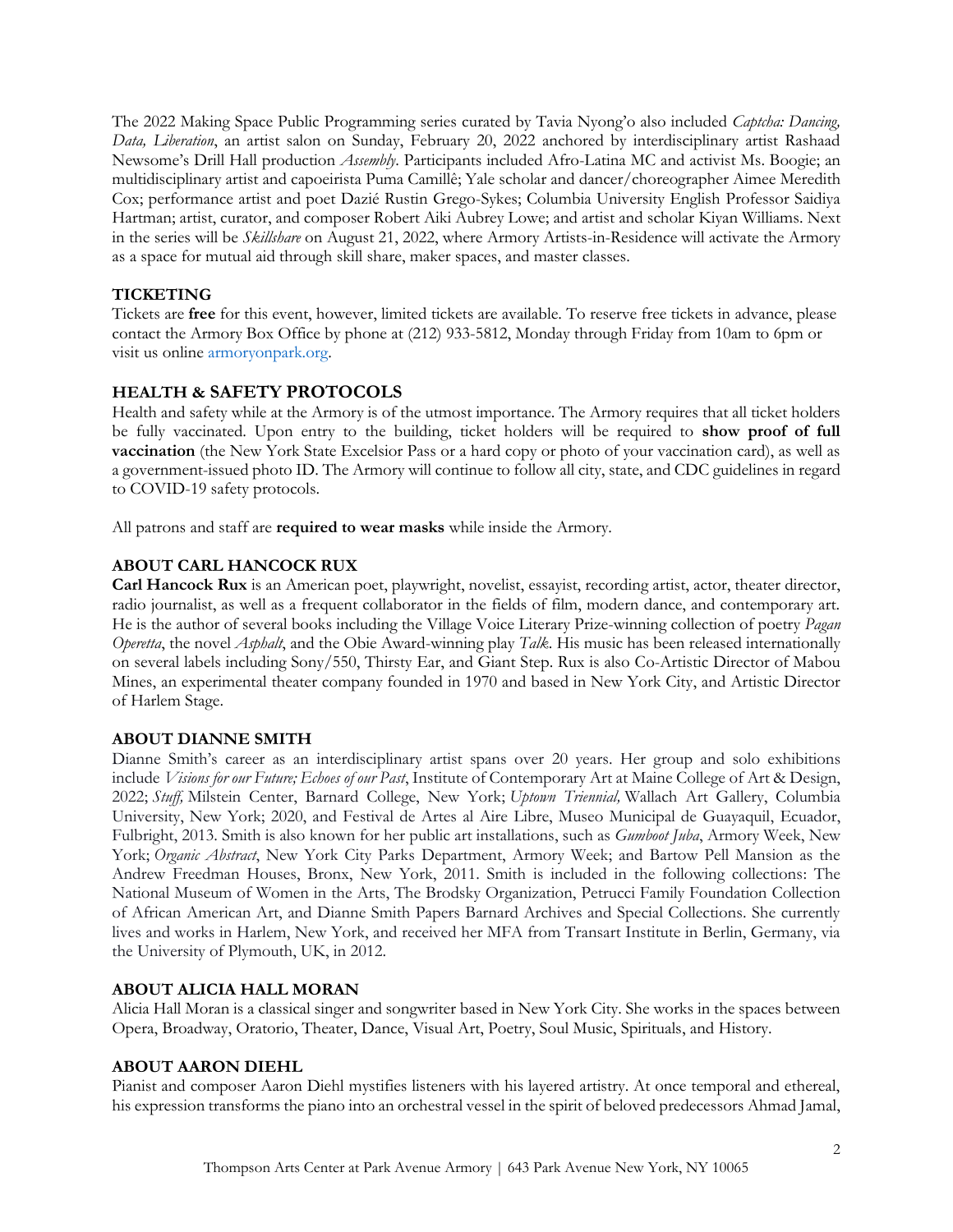Erroll Garner and Jelly Roll Morton. Following three critically-acclaimed leader albums on Mack Avenue Records—and live appearances at historic venues from Jazz at Lincoln Center and The Village Vanguard to New York Philharmonic and the Philharmonie de Paris—the American Pianist Association's 2011 Cole Porter fellow now focuses his attention on what it means to be present within himself. His forthcoming solo record promises an expansion of that exploration in a setting at once unbound and intimate. Diehl conjures threedimensional expansion of melody, counterpoint, and movement through time. Rather than choose one sound or another, he invites listeners into the chambered whole of his artistry. Born in Columbus, Ohio, Diehl traveled to New York in 2003, following his success as a finalist in JALC's Essentially Ellington competition and a subsequent European tour with Wynton Marsalis. His love affair with rub and tension prompted a years-long immersion in distinctive repertoire from Monk and Ravel to Gershwin and William Grant Still. Among other towering figures, Still in particular inspires Diehl's ongoing curation of Black American composers in his own performance programming, unveiled this past fall at 92nd St. Y. Diehl has enjoyed artistic associations with Wynton Marsalis, Benny Golson, Jimmy Heath, Buster Williams, Branford Marsalis, Wycliffe Gordon, Philip Glass, and Cecile McLorin Salvant. He recently appeared with the New York Philharmonic and the Cleveland Orchestra as featured soloist. Bachelor of Music in Jazz Studies, Juilliard.

#### **SPONSORSHIP**

Citi and Bloomberg Philanthropies are the Armory's 2022 Season Sponsors.

Support for Park Avenue Armory's artistic season has been generously provided by the Charina Endowment Fund, the Donald A. Pels Charitable Trust, The Harold and Mimi Steinberg Charitable Trust, the Fan Fox and Leslie R. Samuels Foundation, the Howard Gilman Foundation, the Horace W. Goldsmith Foundation, The Shubert Foundation, the Marc Haas Foundation, The Prospect Hill Foundation, The Emma and Georgina Bloomberg Foundation, the Leon Levy Foundation, the May and Samuel Rudin Family Foundation, Gregory Annenberg Weingarten, GRoW @ Annenberg, the Richenthal Foundation, and the Isak and Rose Weinman Foundation. Additional support has been provided by the Armory's Artistic Council.

### **ABOUT PUBLIC PROGRAMMING AT THE ARMORY**

Park Avenue Armory's Public Programming series brings diverse artists and cultural thought-leaders together for discussion and performance around the important issues of our time viewed through an artistic lens. Launched in 2017, the series encompasses a variety of programs including large-scale community events; multiday symposia; intimate salons featuring performances, panels, and discussions; Artist Talks in relation to the Armory's Drill Hall programming; and other creative interventions.

Highlights from the Public Programming series include**: Carrie Mae Weems'** 2017 event *The Shape of Things* and 2021 convening and concert series *Land of Broken Dreams*, whose participants included **Elizabeth Alexander, Theaster Gates, Elizabeth Diller, Nona Hendryx, Somi**, and **Spike Lee**, among others; a daylong Lenape Pow Wow and Standing Ground Symposium held in the Wade Thompson Drill Hall, the first congregation of Lenape Elders on Manhattan Island since the 1700s; "A New Vision for Justice in America" conversation series in collaboration with Common Justice, exploring new coalitions, insights, and ways of understanding question of justice and injustice in relation moderated by *FLEXN Evolution* creators **Reggie "Regg Roc" Gray** and director **Peter Sellars**; Culture in a Changing America Symposia exploring the role of art, creativity, and imagination in the social and political issues in American society today; the 2019 *Black Artists Retreat* hosted by **Theaster Gates**, which included public talks and performances, private sessions for the 300 attending artists, and a roller skating rink; and *100 Years | 100 Women*, a multiorganization commissioning project that invited 100 women artists and cultural creators to respond to women's suffrage.

Notable Public Programming salons include: the Literature Salon hosted by **Branden Jacobs-Jenkins**, whose participants included **Lynn Nottage, Suzan Lori-Parks**, and **Jeremy O. Harris**, a Spoken Word Salon cohosted with the **Nuyorican Poets Cafe**; a Film Salon featuring the works of immersive artist and film director **Lynette Wallworth**; "Museum as Sanctuary" led by installation artist and Artist-in-Residence **Tania Bruguera**, curated by **Sonia Guiñansaca** and **CultureStrike**, and featuring undocu-artists **Julio Salgado** and